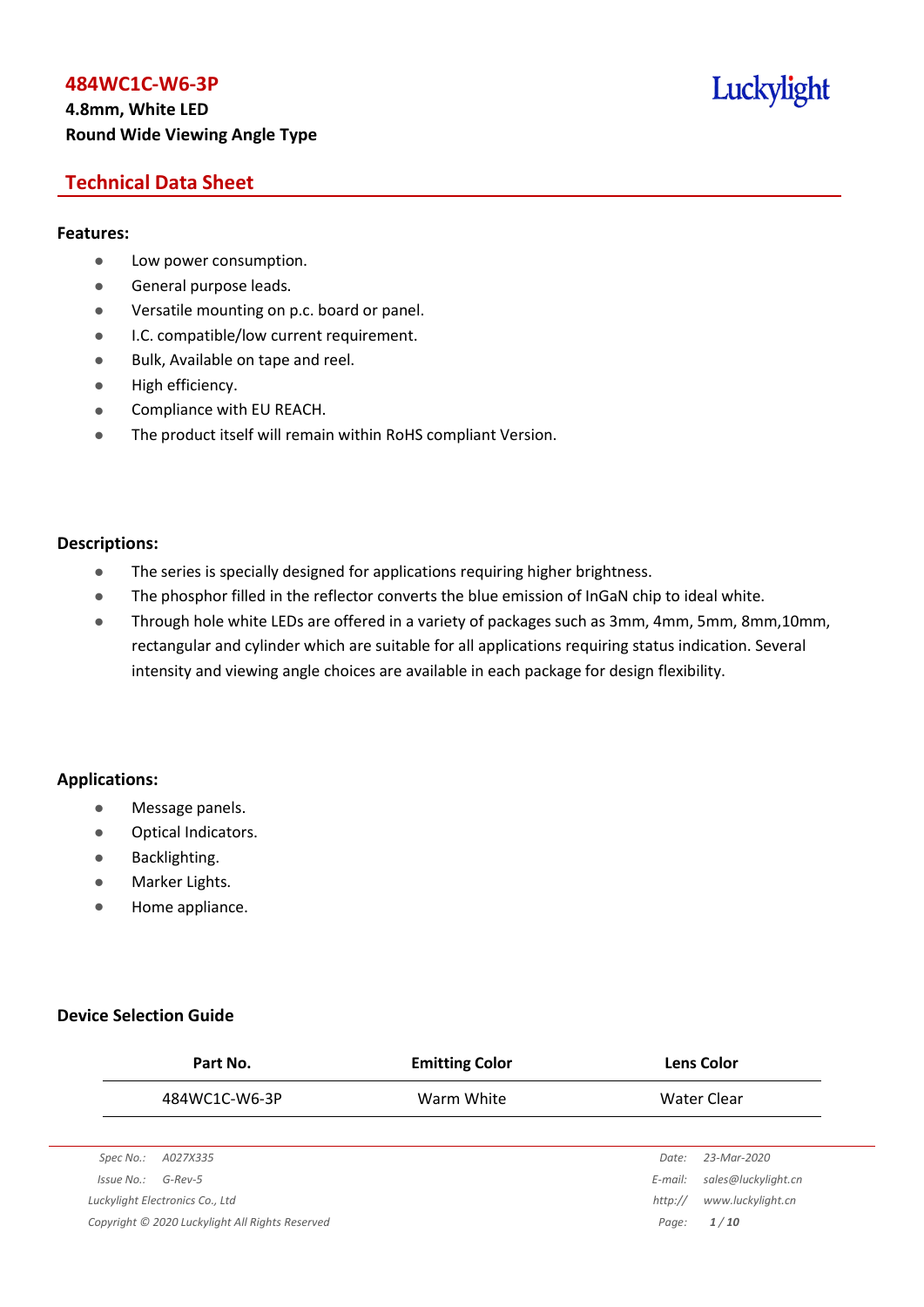**4.8mm, White LED Round Wide Viewing Angle Type**

## **Technical Data Sheet**

**Package Dimension:**





**Polarity**



#### *Notes:*

*1. All dimensions are in millimeters (inches).*

*2. Tolerance is ± 0.25 mm (.010″) unless otherwise noted.*

*3. Protruded resin under flange is 1.00mm (.039″) max.*

| Spec No.: |  | A027X33. |
|-----------|--|----------|
|-----------|--|----------|

*Issue No.: G-Rev-5 Luckylight Electronics Co., Ltd* 

*Copyright © 2020 Luckylight All Rights Reserved Page: 2 / 10*

| Spec No.:  | A027X335                                      | Date:   | 23-Mar-2020                 |
|------------|-----------------------------------------------|---------|-----------------------------|
| 'ssue No.: | G-Rev-5                                       |         | E-mail: sales@luckylight.cn |
|            | ckylight Electronics Co., Ltd                 | http:// | www.luckylight.cn           |
|            | pyright © 2020 Luckylight All Rights Reserved |         | Page: $2/10$                |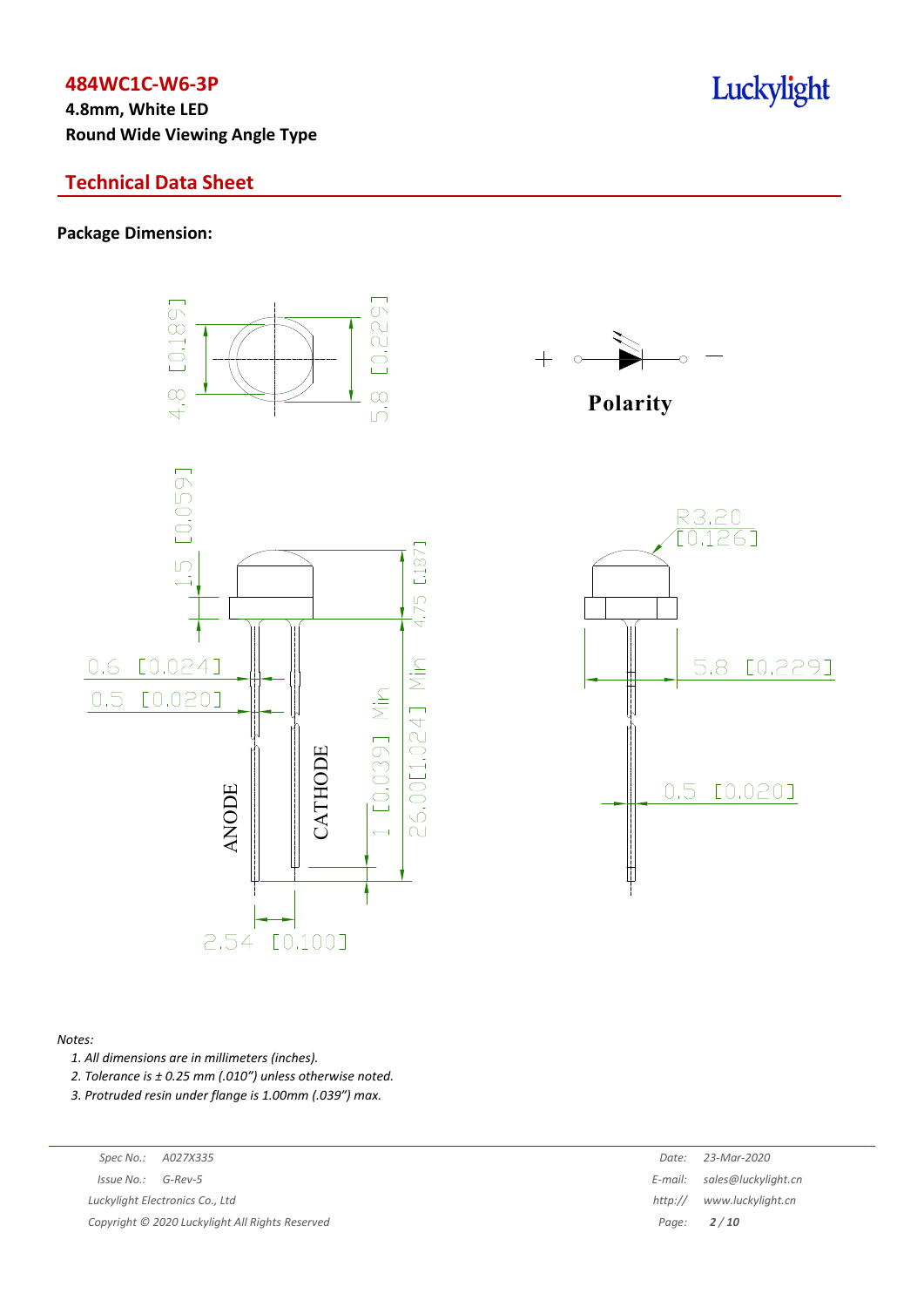## **4.8mm, White LED Round Wide Viewing Angle Type**

# Luckylight

## **Technical Data Sheet**

## **Absolute Maximum Ratings at Ta=25**℃

| <b>Parameters</b>                  | Symbol                       | Max.                                 | Unit |
|------------------------------------|------------------------------|--------------------------------------|------|
| Power Dissipation                  | $P_{d}$                      | 85                                   | mW   |
| Peak Forward Current (a)           | <b>IFP</b>                   | 100                                  | mA   |
| DC Forward Current (b)             | ΙF                           | 25                                   | mA   |
| Reverse Voltage <sup>(c)</sup>     | $V_{R}$                      | 5                                    | v    |
| <b>Operating Temperature Range</b> | ${\mathsf T}_{\textsf{opr}}$ | -40 $^{\circ}$ C to +80 $^{\circ}$ C |      |
| Storage Temperature Range          | ${\mathsf T}_{\text{stg}}$   | -40 $^{\circ}$ C to +85 $^{\circ}$ C |      |
| <b>Soldering Temperature</b>       | ${\mathsf T}_{\textsf{sld}}$ | 260℃ for 5 Seconds                   |      |

*Notes:*

*a. Derate linearly as shown in derating curve.*

*b. Duty Factor = 10%, Frequency = 1 kHz.*

c. Reverse voltage (VR) condition is applied for IR test only. The device is not designed for reverse operation.

## **Electrical Optical Characteristics at Ta=25**℃

| <b>Parameters</b>                       | Symbol          | Min.  | Typ. | Max. | Unit | <b>Test Condition</b> |
|-----------------------------------------|-----------------|-------|------|------|------|-----------------------|
| Luminous Intensity (a)                  | l٧              | 1300  | 2200 | ---  | mcd  | $IF = 20mA$           |
| Viewing Angle <sup>(b)</sup>            | $2\theta_{1/2}$ |       | 100  |      | deg. | $IF = 20mA$           |
|                                         | x               | $---$ | 0.43 |      |      | $IF = 20mA$           |
| Chromaticity Coordinates <sup>(c)</sup> | y               | ---   | 0.40 |      |      | $IF = 20mA$           |
| <b>Color Temperature</b>                | <b>CCT</b>      | ---   | 3000 |      | K    | $IF = 20mA$           |
| <b>Color Rendering Index</b>            | <b>CRI</b>      |       | 80   |      | Ra   | $IF = 20mA$           |
| Forward Voltage                         | VF              | 2.6   | 3.0  | 3.4  | v    | $IF = 20mA$           |
| Reverse Current <sup>(d)</sup>          | IR              |       |      | 10   | μA   | $VR=5V$               |

*Notes:*

a. Luminous intensity is measured with a light sensor and filter combination that approximates the CIE eye-response curve. The Iv guarantee *must be included with ±15% testing tolerance.*

*b. 2θ1/2 is the o -axis angle where the luminous intensity is 1⁄2 the peak intensity.*

*c. The chromaticity coordinates (x, y) is derived from the 1931 CIE chromaticity diagram.*

d. Reverse current (IR) condition is applied for VR test only. The device is not designed for reverse operation.

| Spec No.: A027X335                              | Date:        | 23-Mar-2020                 |
|-------------------------------------------------|--------------|-----------------------------|
| Issue No.:<br>G-Rev-5                           |              | E-mail: sales@luckylight.cn |
| Luckylight Electronics Co., Ltd                 | http://      | www.luckylight.cn           |
| Copyright © 2020 Luckylight All Rights Reserved | Page: $3/10$ |                             |
|                                                 |              |                             |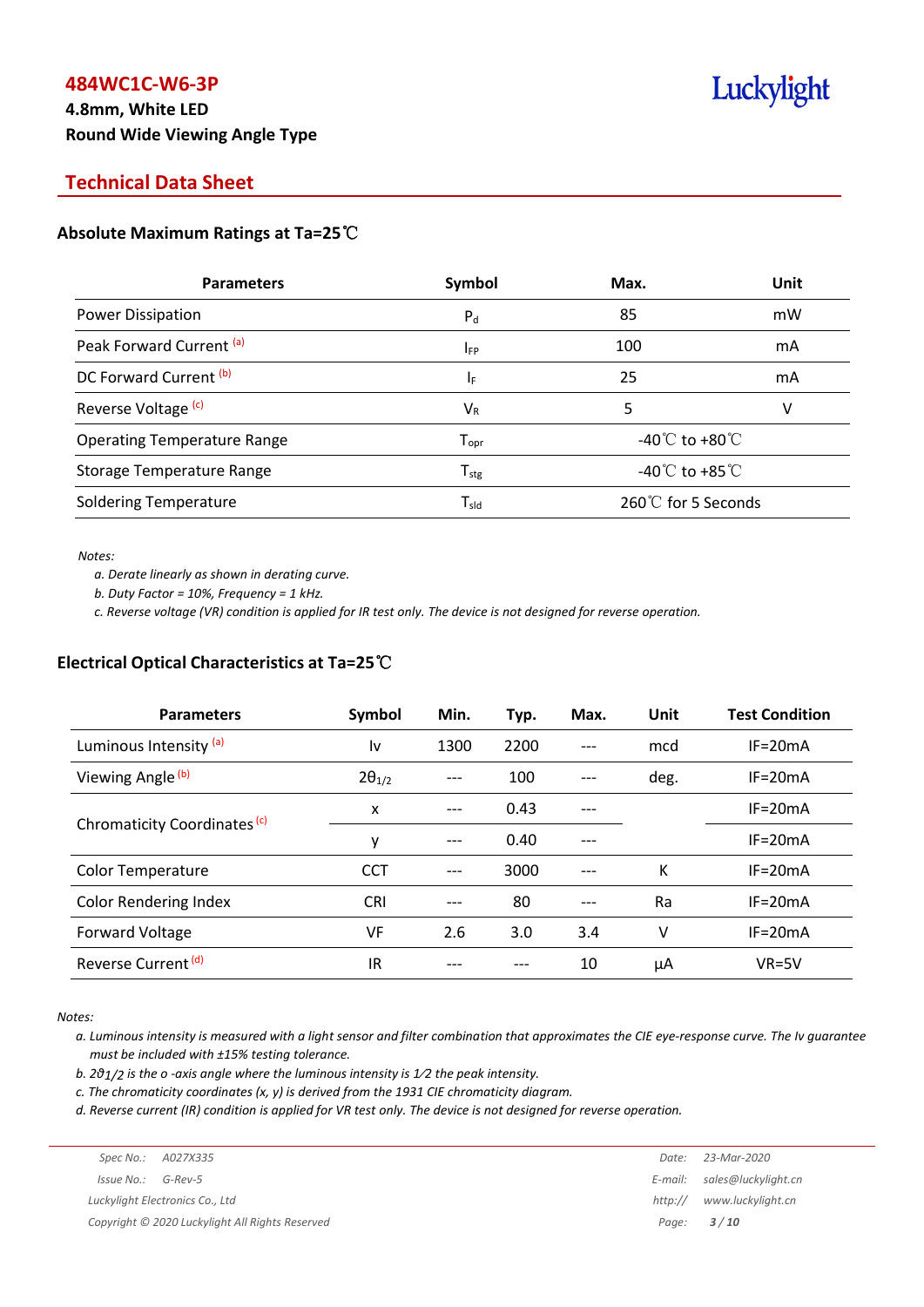**4.8mm, White LED Round Wide Viewing Angle Type**

## Luckylight

## **Technical Data Sheet**

## **Typical Electrical / Optical Characteristics Curves (25**℃ **Ambient Temperature Unless Otherwise Noted)**



*Spec No.: A027X335 Date: 23-Mar-2020 Issue No.: G-Rev-5 E-mail: sales@luckylight.cn Luckylight Electronics Co., Ltd http:// www.luckylight.cn Copyright © 2020 Luckylight All Rights Reserved Page: 4 / 10*



#### Luminous Intensity & Forward Current

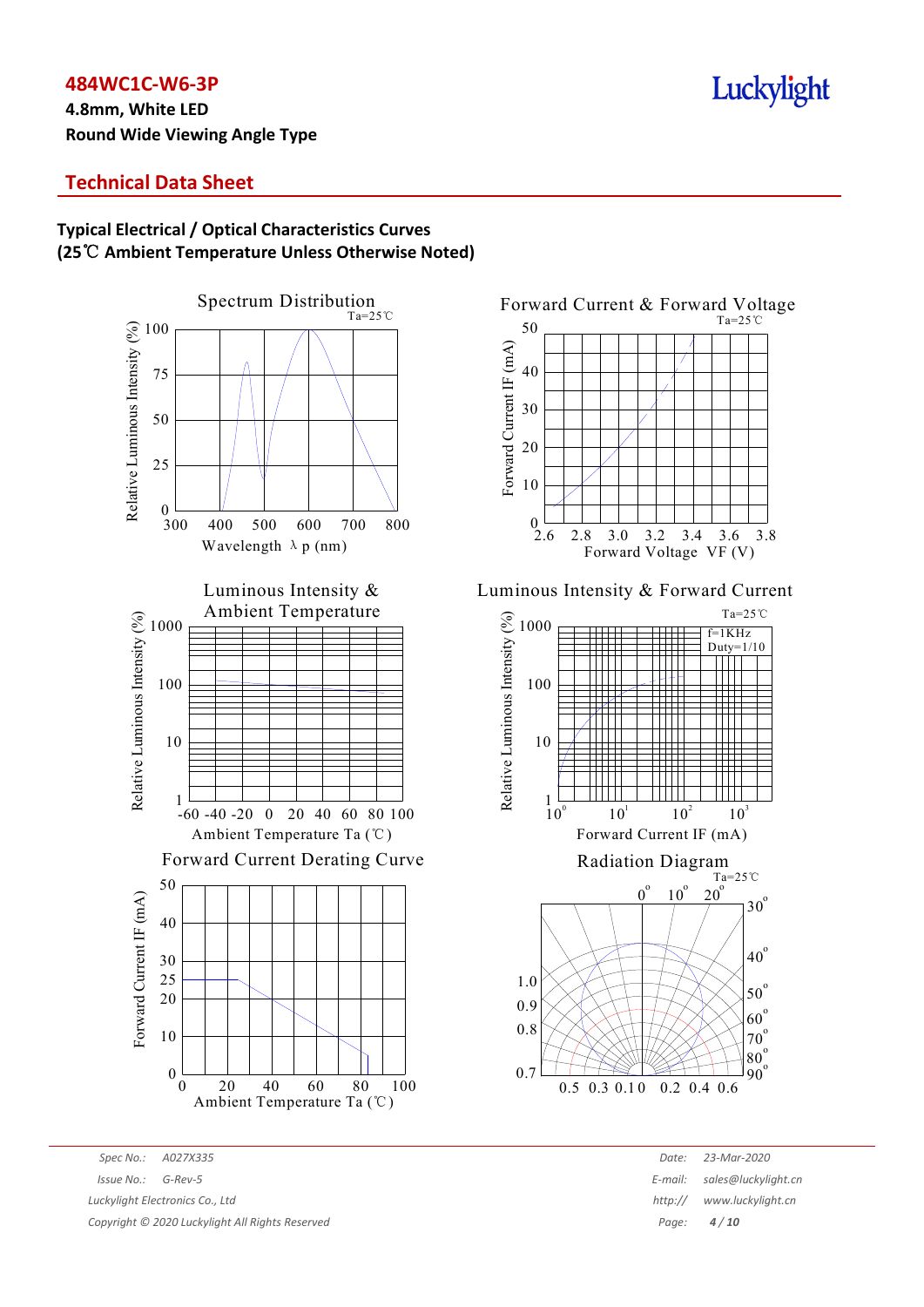## **4.8mm, White LED Round Wide Viewing Angle Type**

## **Technical Data Sheet**

#### **CIE Chromaticity Diagram:**



## **Chromaticity Coordinates Specifications for Bin Rank:**

| <b>Bin Code</b> | Left x | Left y | Top x | Тор у | <b>Right x</b> | <b>Right y</b> | <b>Bottom x</b> | Bottom y |
|-----------------|--------|--------|-------|-------|----------------|----------------|-----------------|----------|
| $12 - 1$        | 0.415  | 0.387  | 0.424 | 0.392 | 0.431          | 0.406          | 0.421           | 0.401    |
| $13 - 1$        | 0.409  | 0.373  | 0.418 | 0.378 | 0.424          | 0.392          | 0.415           | 0.387    |
| $12 - 2$        | 0.424  | 0.392  | 0.433 | 0.397 | 0.44           | 0.411          | 0.431           | 0.406    |
| $13 - 2$        | 0.418  | 0.378  | 0.426 | 0.383 | 0.433          | 0.397          | 0.424           | 0.392    |
| $12 - 3$        | 0.433  | 0.397  | 0.443 | 0.403 | 0.45           | 0.417          | 0.44            | 0.411    |
| $13 - 3$        | 0.426  | 0.383  | 0.436 | 0.389 | 0.443          | 0.403          | 0.433           | 0.397    |

*Note: Color Coordinates Measurement allowance is ±0.01.*

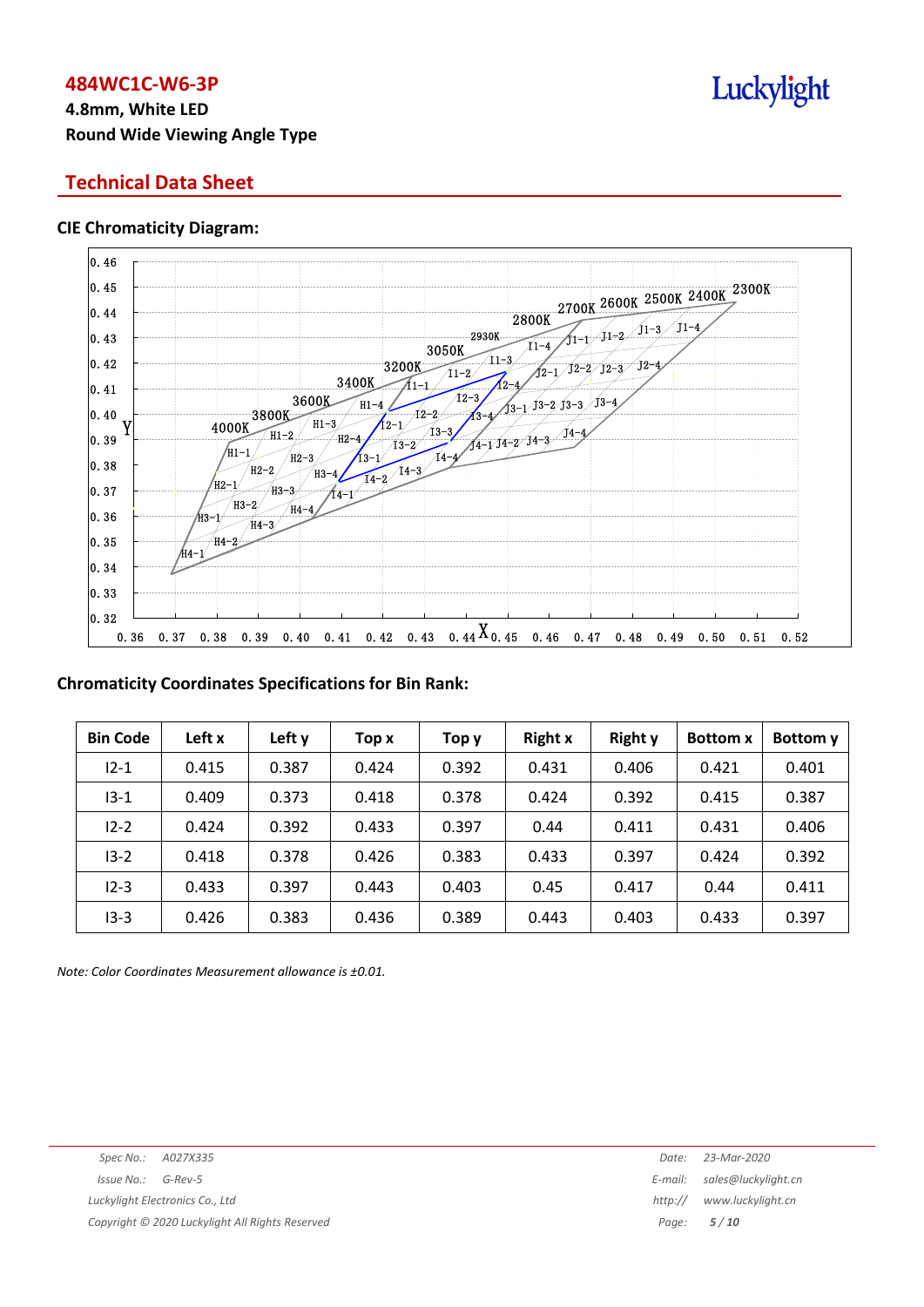## **4.8mm, White LED Round Wide Viewing Angle Type**

## Luckylight

## **Technical Data Sheet**

#### **Bin Table Specification**:

#### **Luminous Intensity Iv (mcd) IF@20mA**

| <b>Bin Code</b> | Min  | Max. |
|-----------------|------|------|
| 19              | 1300 | 1700 |
| 20              | 1700 | 2200 |
|                 | 2200 | 2900 |
|                 | 2900 | 3800 |

*Note: Tolerance of each bin limit is ±15%.*

#### **Forward Voltage VF (V) IF@20mA**

| <b>Bin Code</b> | Min | Max. |
|-----------------|-----|------|
|                 | 2.6 | 2.8  |
|                 | 2.8 | 3.0  |
|                 | 3.0 | ∍    |
|                 |     |      |

*Note: Forward Voltage Measurement allowance is ±0.2V.*

## **Chromaticity Coordinates, CC (x, y), IF@20mA**

| <b>Bin Code</b> | Chromaticity Coordinates, IF@20mA |       |       |       |       |  |
|-----------------|-----------------------------------|-------|-------|-------|-------|--|
| $12 - 1$        | x                                 | 0.415 | 0.424 | 0.431 | 0.421 |  |
|                 | ٧                                 | 0.387 | 0.392 | 0.406 | 0.401 |  |
|                 | x                                 | 0.409 | 0.418 | 0.424 | 0.415 |  |
| $13 - 1$        | у                                 | 0.373 | 0.378 | 0.392 | 0.387 |  |
| $12 - 2$        | x                                 | 0.424 | 0.433 | 0.44  | 0.431 |  |
|                 | У                                 | 0.392 | 0.397 | 0.411 | 0.406 |  |
| $13 - 2$        | x                                 | 0.418 | 0.426 | 0.433 | 0.424 |  |
|                 | ٧                                 | 0.378 | 0.383 | 0.397 | 0.392 |  |
| $12 - 3$        | x                                 | 0.433 | 0.443 | 0.45  | 0.44  |  |
|                 | ۷                                 | 0.397 | 0.403 | 0.417 | 0.411 |  |
| $13-3$          | x                                 | 0.426 | 0.436 | 0.443 | 0.433 |  |
|                 | ٧                                 | 0.383 | 0.389 | 0.403 | 0.397 |  |

*Note: Color Coordinates Measurement allowance is±0.01.*

*Spec No.: A027X335 Date: 23-Mar-2020 Issue No.: G-Rev-5 E-mail: sales@luckylight.cn Luckylight Electronics Co., Ltd http:// www.luckylight.cn*

*Copyright © 2020 Luckylight All Rights Reserved Page: 6 / 10*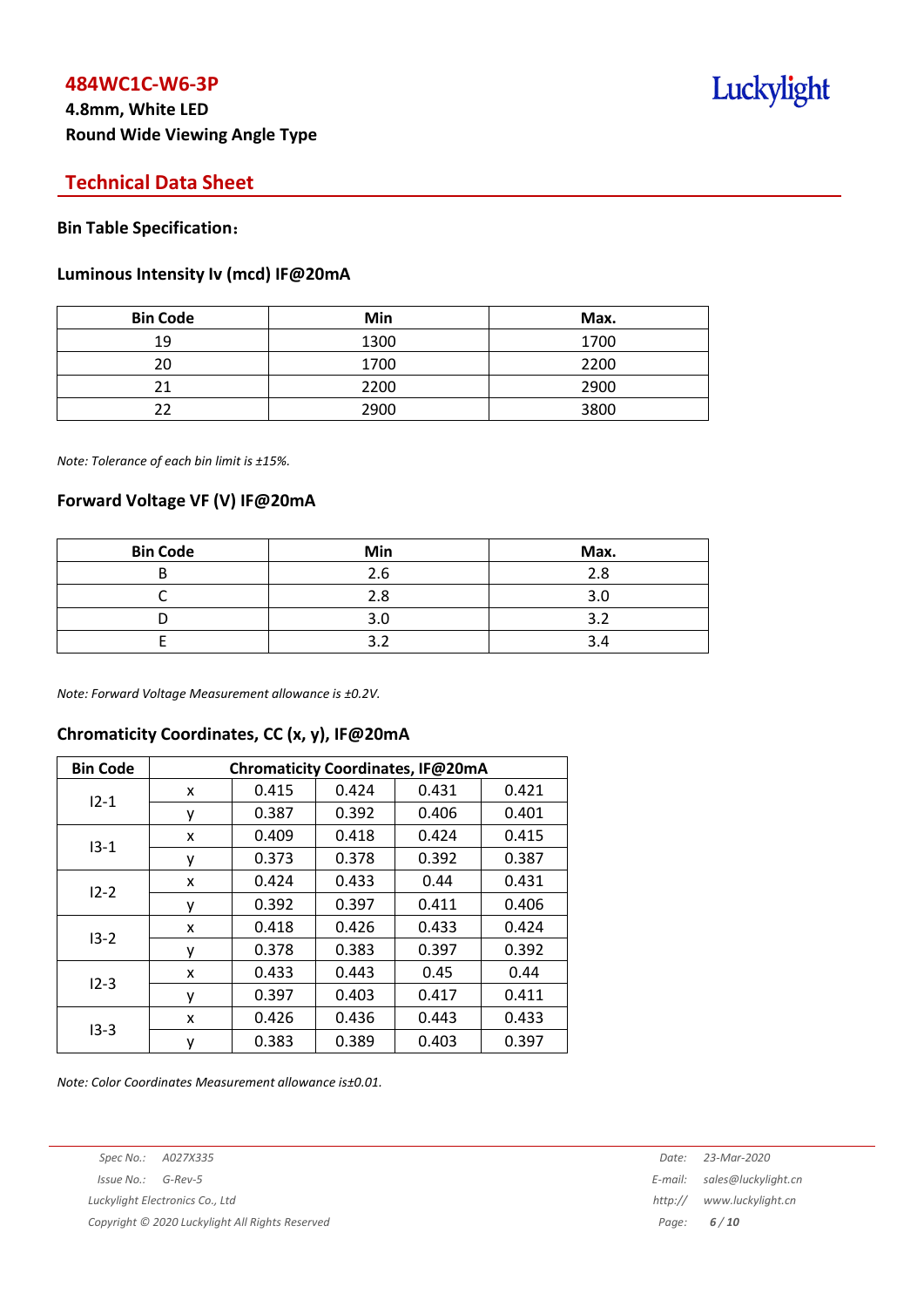## **4.8mm, White LED Round Wide Viewing Angle Type**

## **Technical Data Sheet**

## **Packing & Label Specifications:**



Packing Quantity:

- a. 500 PCS/bag.
- b.10000 PCS/Inner Box.
- c. 6 Inner Boxes/Outside Box.

| Spec No.: A027X335                              | Date:   | 23-Mar-2020                 |
|-------------------------------------------------|---------|-----------------------------|
| $Issue No.: G-Rev-5$                            |         | E-mail: sales@luckylight.cn |
| Luckylight Electronics Co., Ltd                 | http:// | www.luckylight.cn           |
| Copyright © 2020 Luckylight All Rights Reserved |         | Page: <b>7/10</b>           |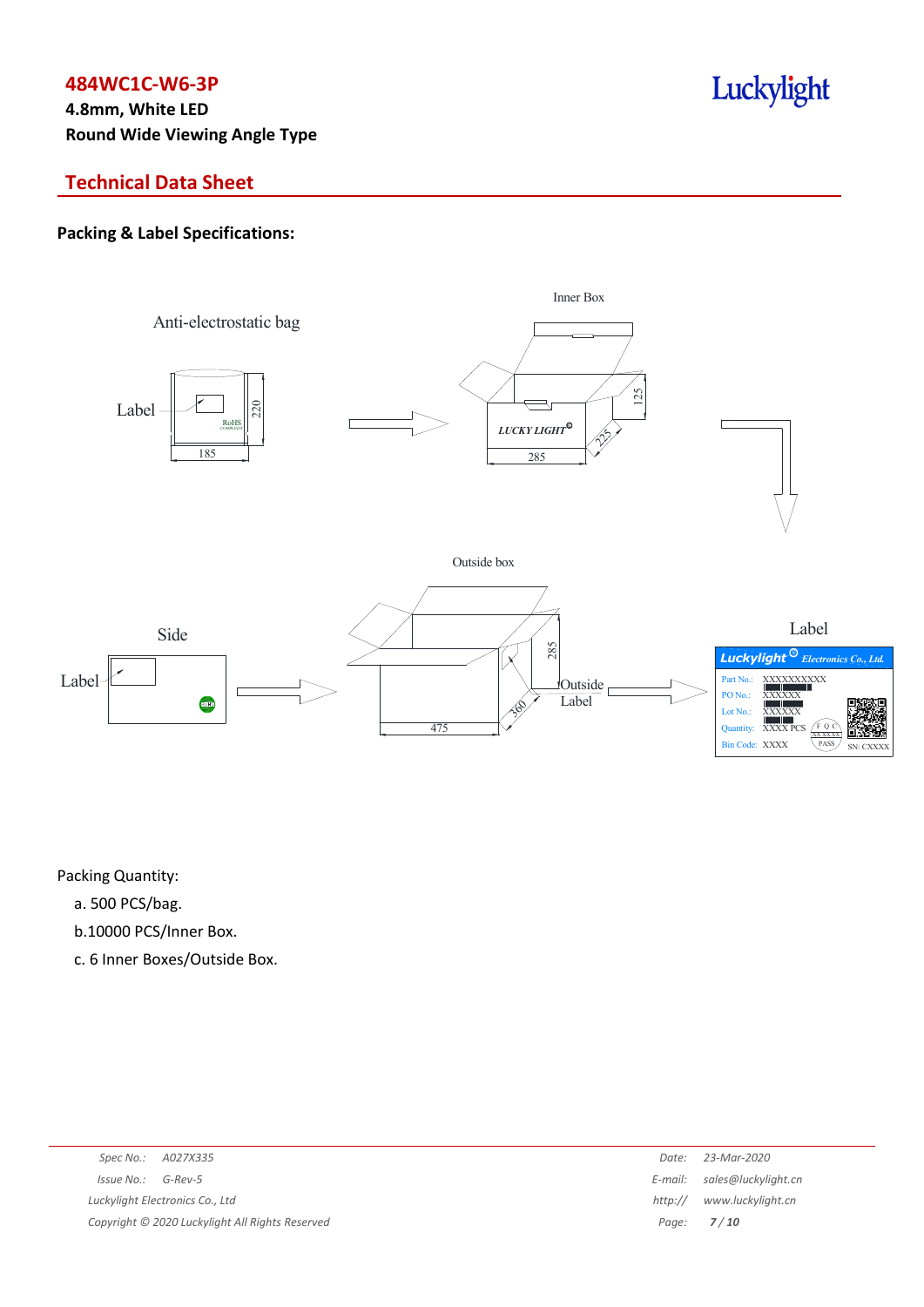## **4.8mm, White LED Round Wide Viewing Angle Type**

## **Technical Data Sheet**

## **CAUTIONS**

## 1. **Over-current-proof**

Customer must apply resistors for protection, otherwise slight voltage shift will cause big current change (Burn out will happen).

#### 2. **Storage**

- 2.1 The LEDs should be stored at 30°C or less and 70%RH or less after being shipped from Luckylight and the storage life limits are 3 months. If the LEDs are stored for 3 months or more, they can be stored for a year in a sealed container with a nitrogen atmosphere and moisture absorbent material.
- 2.2 Please avoid rapid transitions in ambient temperature, especially, in high humidity environments where condensation can occur.

#### 3. **Cleaning**

Use alcohol-based cleaning solvents such as isopropyl alcohol to clean the LEDs if necessary.

#### 4. **Lead Forming & Assembly**

During lead forming, the leads should be bent at a point at least 1.6mm from the base of LED lens. Do not use the base of the lead frame as a fulcrum during forming. Lead forming must be done before soldering, at normal temperature. During assembly on PCB, use minimum clinch force possible to avoid excessive mechanical stress.

#### 5. **Soldering**

When soldering, for Lamp without stopper type and must be leave a minimum of 3mm clearance from the base of the lens to the soldering point. Do not apply any external stress to the lead frame during soldering while the LED is at high temperature.

#### Recommended soldering conditions:

|                | <b>Soldering Iron</b>               |                               | <b>Wave Soldering</b>                |
|----------------|-------------------------------------|-------------------------------|--------------------------------------|
| Temperature    | $300^{\circ}$ C Max.<br>3 sec. Max. | Pre-heat<br>Pre-heat Time     | $100^{\circ}$ C Max.<br>60 sec. Max. |
| Soldering Time | (one time only)                     | Solder Wave<br>Soldering Time | $260^{\circ}$ C Max.<br>5 sec. Max.  |

*Note:*

a. Excessive soldering temperature and / or time might result in deformation of the LED lens or catastrophic failure of the LED.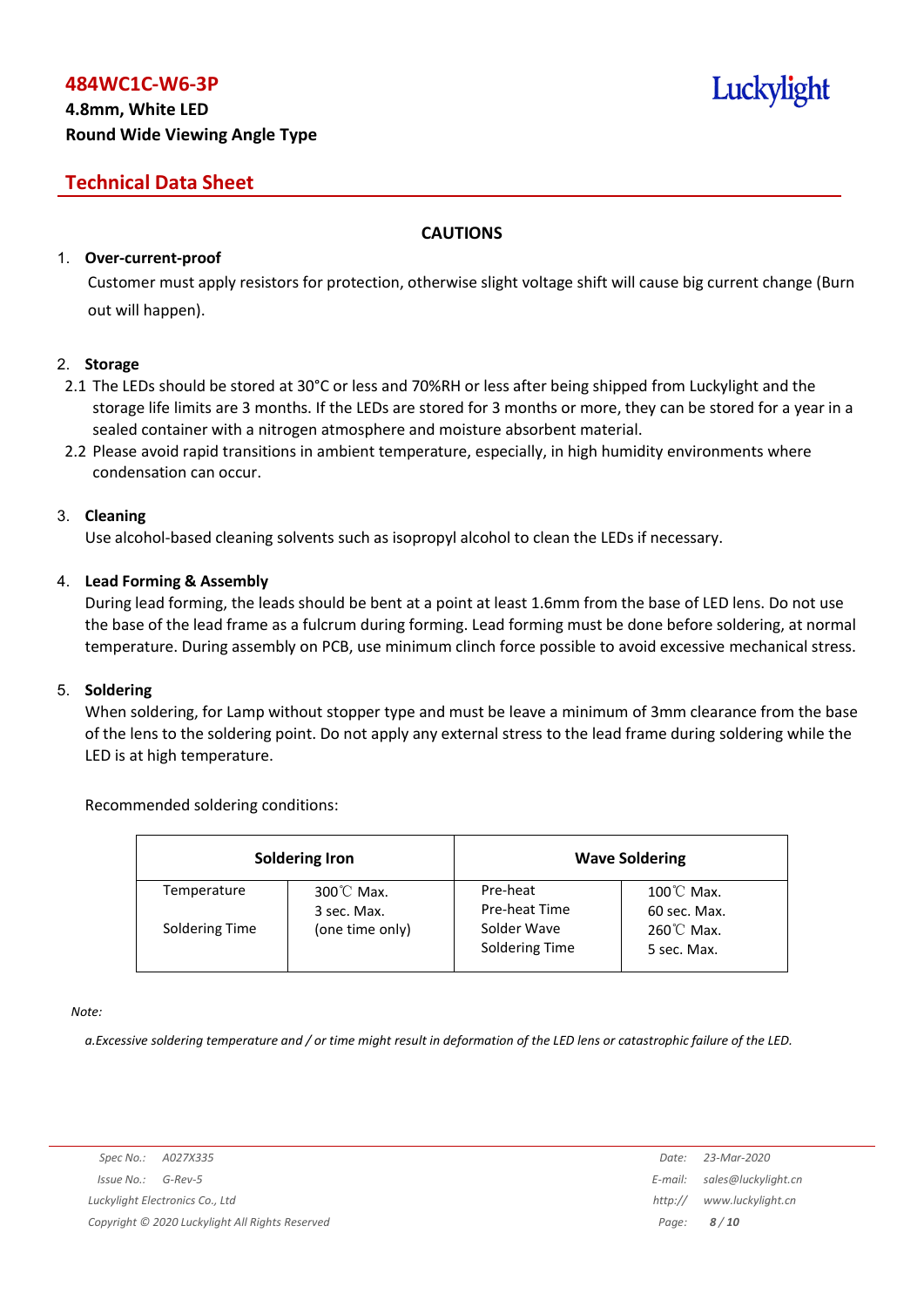## **4.8mm, White LED Round Wide Viewing Angle Type**

## **Technical Data Sheet**

Recommended Wave Soldering Profiles



#### *Notes:*

a. Recommend pre-heat temperature of 105° C or less (as measured with a thermocouple attached to the LED pins) prior to immersion in the *solder wave with a maximum solder bath temperature of 260° C.*

*b.Peak wave soldering temperature between 245° C ~ 255°C for 3 sec (5 sec max).*

*c.Do not apply stress to the epoxy resin while the temperature is above 85°C.*

*d.Fixtures should not incur stress on the component when mounting and during soldering process.*

*e.SAC 305 solder alloy is recommended.*

*f.No more than one wave soldering pass.*

#### 6. **Drive Method**

An LED is a current-operated device. In order to ensure intensity uniformity on multiple LEDs connected in parallel in an application, it is recommended that a current limiting resistor be incorporated in the drive circuit, in series with each LED as shown in Circuit A below.

**Circuit model A** 

**Circuit model B** 





(A) Recommended circuit

(B) The brightness of each LED might appear different due to the differences in the I-V characteristics of those LEDs.

| Spec No.: A027X335                              | Date:   | 23-Mar-2020                 |
|-------------------------------------------------|---------|-----------------------------|
| Issue No.:<br>G-Rev-5                           |         | E-mail: sales@luckylight.cn |
| Luckylight Electronics Co., Ltd                 | http:// | www.luckylight.cn           |
| Copyright © 2020 Luckylight All Rights Reserved |         | Page: $9/10$                |

|         | Date: 23-Mar-2020   |
|---------|---------------------|
| E-mail: | sales@luckylight.cn |
| http:// | www.luckylight.cn   |
| Page:   | 9/10                |